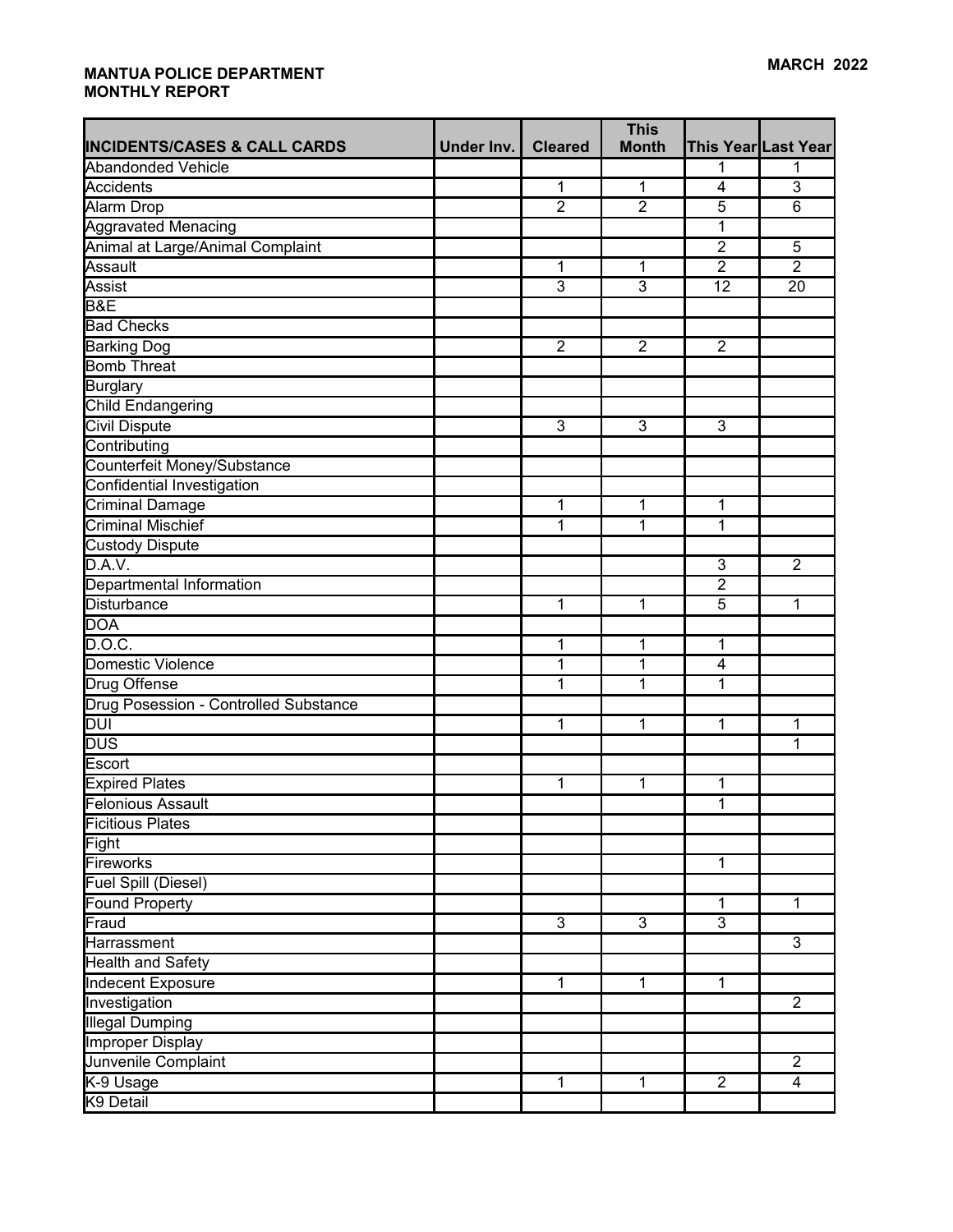|                                            |            |                | <b>This</b>    |                |                     |
|--------------------------------------------|------------|----------------|----------------|----------------|---------------------|
| <b>INCIDENTS/CASES &amp; CALL CARDS</b>    | Under Inv. | <b>Cleared</b> | <b>Month</b>   |                | This Year Last Year |
| Littering                                  |            |                |                |                |                     |
| Lockout                                    |            | 1              | 1              | 9              | 9                   |
| <b>Lost Property</b>                       |            |                |                |                |                     |
| Menacing                                   |            |                |                | 1              | 1                   |
| Misconduct at Emergency                    |            |                |                | 1              |                     |
| <b>Missing Juvenile/Person</b>             |            |                |                |                |                     |
| Neighbor Dispute                           |            |                |                |                |                     |
| Noise Complaint                            |            | 1              | 1              | 4              | $\overline{2}$      |
| <b>Obstructing Official Business</b>       |            |                |                |                |                     |
| Open Burn                                  |            |                |                |                |                     |
| Open Container/Public Consumption          |            |                |                | 1              |                     |
| Open Door/Window/Gate                      |            |                |                |                | $\overline{3}$      |
| <b>Parking Complaint</b>                   |            | $\mathbf 1$    | 1              | $\overline{2}$ | 1                   |
| <b>Passing Bad Checks</b>                  |            |                |                |                |                     |
| Phone Harassment                           |            |                |                |                | 1                   |
| Posession of Marijuana/Drugs               |            |                |                |                | 1                   |
| Possession of Drug Paraphanelia            |            |                |                |                | $\overline{2}$      |
| Prohibitions                               |            |                |                |                |                     |
| <b>Property Damage</b>                     |            |                |                | 1              | 1                   |
| Public Intoxication                        |            |                |                |                |                     |
| <b>Recovered Property</b>                  |            |                |                |                |                     |
| <b>Seized Property</b>                     |            | 1              | 1              | 1              |                     |
| <b>Sex Offense</b>                         |            |                |                |                |                     |
| Suspicion                                  |            | 1              | 1              | 1              | 1                   |
| <b>Suspicious Person/Vehicle</b>           |            | $\overline{2}$ | $\overline{2}$ | $\overline{3}$ | $\overline{13}$     |
| Theft                                      |            |                |                | 1              | 1                   |
| <b>Threats</b>                             |            |                |                |                |                     |
| Traffic Complaint/Obstruction              |            |                |                | 6              |                     |
| <b>Trespass</b>                            |            |                |                |                |                     |
| Unauthorized Use of Motor Vehicle/Property |            |                |                |                |                     |
| <b>Underage Consumption</b>                |            |                |                | 1              | 1                   |
| Underage Posession                         |            | 1              | 1              | 1              |                     |
| Unruly Juvenile                            |            |                |                |                |                     |
| <b>Unsafe Vehicle</b>                      |            |                |                |                |                     |
| <b>Unwanted Subject</b>                    |            | $\overline{2}$ | $\overline{2}$ | $\overline{2}$ |                     |
| Vandalism                                  |            | $\overline{1}$ | $\mathbf{1}$   | $\overline{2}$ |                     |
| Violation of TPO                           |            |                |                |                |                     |
| <b>Warrant Arrest</b>                      |            | $\mathbf{1}$   | $\mathbf{1}$   | $\overline{2}$ |                     |
| Weapon on School Grounds                   |            |                |                |                |                     |
| <b>Welfare Check</b>                       |            | $\overline{2}$ | $\overline{2}$ | $\overline{2}$ | 10                  |
| <b>Witness Intimidation</b>                |            |                |                |                |                     |
| <b>Wrongful Entrustment</b>                |            |                |                |                |                     |
| 911 Hang Up                                |            |                |                |                | $\mathbf{1}$        |
|                                            |            |                |                |                |                     |
|                                            |            |                |                |                |                     |
|                                            |            |                |                |                |                     |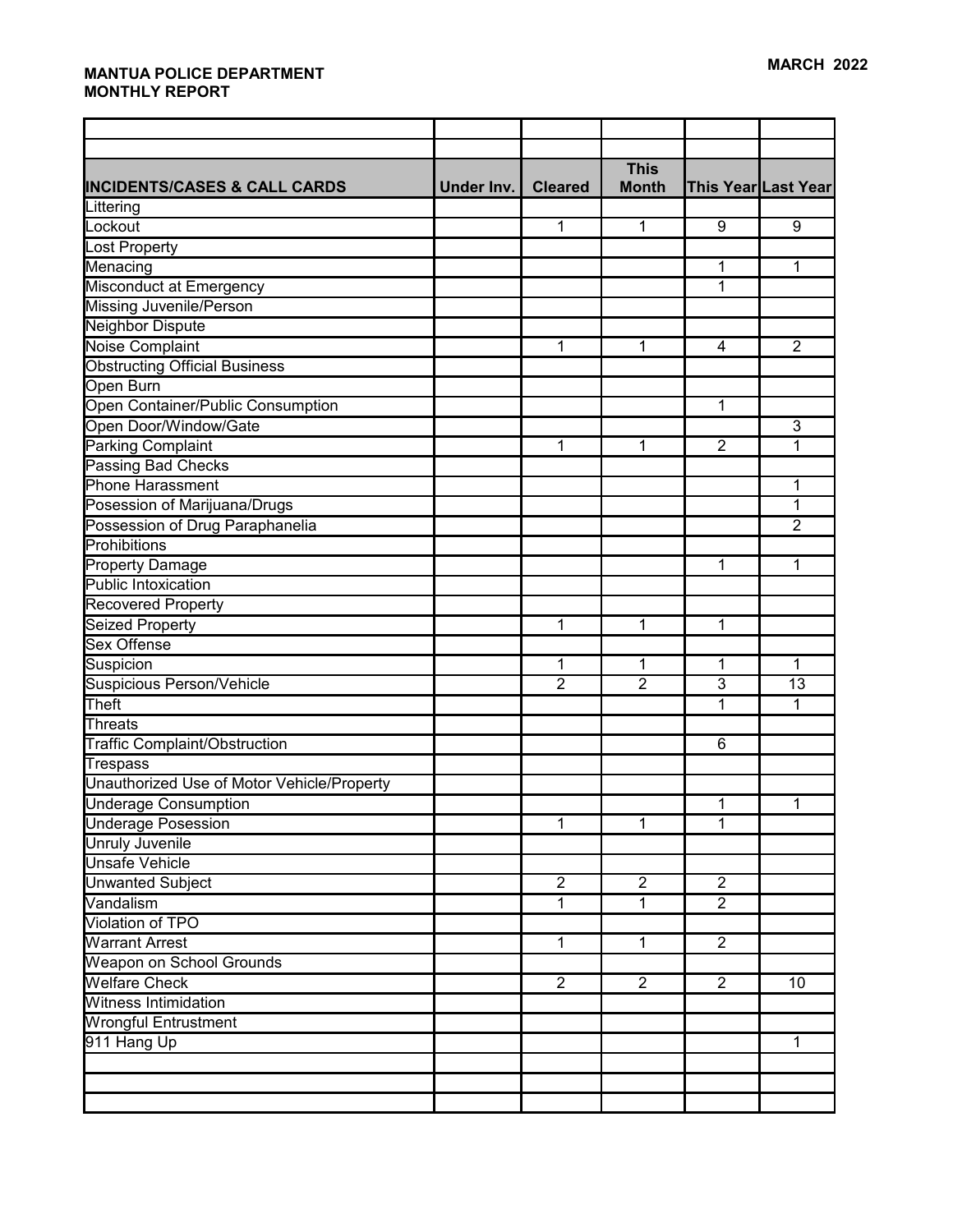| <b>TOTALS</b>                              | $\mathbf 0$ | 39              | 39                                | 102                            | 102                            |
|--------------------------------------------|-------------|-----------------|-----------------------------------|--------------------------------|--------------------------------|
|                                            |             |                 | <b>This</b>                       |                                |                                |
| <b>HOURS WORKED THIS MONTH</b>             | <b>Paid</b> | <b>Non Paid</b> | <b>Month</b>                      |                                | This Year Last Year            |
| Patrolman                                  | 605         | $\mathbf{0}$    | 605                               | 1174.5                         | 1307.25                        |
| <b>SRO</b>                                 | 136.5       | $\overline{0}$  | 136.5                             | 274.5                          | 299                            |
| <b>Dispatchers</b>                         | 775         |                 | 775                               | 1673.5                         | 1551                           |
| <b>TOTALS</b>                              | 1516.5      | $\mathbf 0$     | 1516.5                            | 3122.5                         | 3157.25                        |
|                                            |             |                 | <b>This</b>                       |                                |                                |
| <b>MANTUA-SHALERSVILLE FIRE DEPARTMENT</b> |             |                 | <b>Month</b>                      |                                | This Year Last Year            |
| <b>EMS</b>                                 |             |                 | 93                                | 286                            | 287                            |
| <b>MVA</b>                                 |             |                 | $\overline{9}$                    | 26                             | 21                             |
| <b>FIRE</b>                                |             |                 | 12                                | 53                             | 60                             |
| <b>MUTUAL AID</b>                          |             |                 | $\mathbf 0$                       | $\overline{5}$                 | $\overline{5}$                 |
|                                            |             |                 |                                   |                                |                                |
|                                            |             |                 | <b>This</b>                       |                                |                                |
| <b>MUTUAL AID CALLS</b>                    |             |                 | <b>Month</b>                      |                                | This Year Last Year            |
| Portage County Sheriff's Office            |             |                 | $\overline{2}$                    | 4                              | 28                             |
| <b>Ohio State Patrol</b>                   |             |                 | 4                                 | 10                             | 6                              |
| <b>Other Police Departments</b>            |             |                 | $\overline{0}$                    | $\mathbf{1}$                   | 1                              |
| <b>Street Department</b>                   |             |                 | 1                                 | 9                              | $\overline{3}$                 |
| <b>Fire Department</b>                     |             |                 | 4                                 | 16                             | 23                             |
| <b>Other Governmental Departments</b>      |             |                 | $\overline{0}$                    | $\overline{0}$                 | $\mathbf 0$                    |
|                                            |             |                 |                                   |                                |                                |
|                                            |             |                 |                                   |                                |                                |
|                                            |             |                 | <b>This</b>                       |                                |                                |
| <b>DEPARTMENT ACTIVITY</b>                 |             |                 | <b>Month</b>                      |                                | This Year Last Year            |
| <b>Motorist Assists</b>                    |             |                 | 1                                 | $\overline{\mathbf{4}}$        | 5                              |
| <b>Public Assist</b>                       |             |                 | 20                                | 52                             | 39                             |
| <b>Open Doors</b>                          |             |                 | $\mathbf 0$                       | $\mathbf 0$                    | $\overline{3}$                 |
| Open Windows                               |             |                 | $\mathbf 0$                       | $\mathbf 0$                    | 1                              |
| <b>Suspicious Persons</b>                  |             |                 | $\overline{2}$                    | $\overline{2}$                 | $\overline{9}$                 |
| <b>Suspicious Vehicles</b>                 |             |                 | 1                                 | $\overline{3}$                 | 10                             |
| House Checks                               |             |                 | 116                               | 297                            | 519                            |
| <b>Bar Checks</b><br><b>Foot Patrol</b>    |             |                 | $\overline{0}$<br>$\overline{18}$ | $\mathbf 0$<br>$\overline{43}$ | $\mathbf 0$<br>$\overline{18}$ |
| <b>School Zones</b>                        |             |                 | $\overline{29}$                   | $\overline{71}$                | $\overline{77}$                |
| <b>Buchert Park</b>                        |             |                 | 17                                | 51                             | $\mathbf 0$                    |
| <b>Dollar General</b>                      |             |                 | 16                                | 39                             | $\mathbf 0$                    |
| Service Dept.                              |             |                 | 17                                | 46                             | 0                              |
| <b>Security Checks</b>                     |             |                 | 54                                | 183                            | 95                             |
|                                            |             |                 |                                   |                                |                                |
|                                            |             |                 |                                   |                                |                                |
|                                            |             |                 | <b>This</b>                       |                                |                                |
| <b>WARNING ISSUED</b>                      |             |                 | <b>Month</b>                      |                                | This Year Last Year            |
| Curfew                                     |             |                 | 0                                 | $\overline{0}$                 | $\mathbf{0}$                   |
| Equipment                                  |             |                 | $\overline{11}$                   | $\overline{24}$                | 27                             |
| Registration                               |             |                 | 10                                | 16                             | 5                              |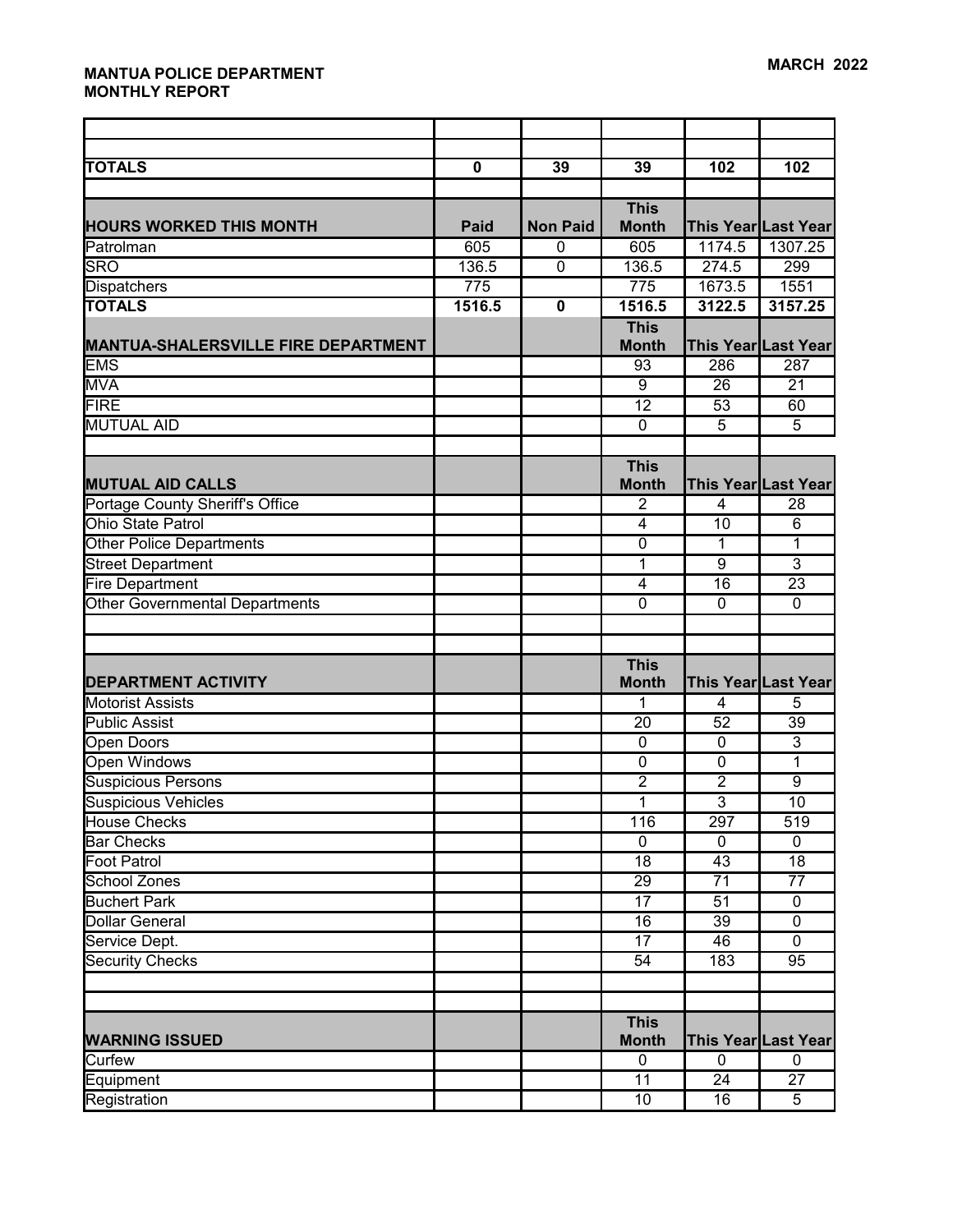| <b>Safety Belts</b>                    |                  |                  | 1                           | 1                       | $\mathbf 0$                            |
|----------------------------------------|------------------|------------------|-----------------------------|-------------------------|----------------------------------------|
| <b>Traffic, Moving</b>                 |                  |                  | 41                          | 75                      | 107                                    |
| Parking                                |                  |                  | $\mathbf 0$                 | 0                       | $\mathbf 0$                            |
| Miscellaneous                          |                  |                  | $\overline{0}$              | $\overline{0}$          | $\overline{0}$                         |
| <b>TOTALS</b>                          |                  |                  | 63                          | $\overline{116}$        | 139                                    |
|                                        |                  |                  |                             |                         |                                        |
|                                        |                  |                  | <b>Miles Per</b>            |                         |                                        |
| <b>PATROL VEHICLES</b>                 | <b>Mileage</b>   | <b>Fuel Used</b> | <b>Gallon</b>               |                         |                                        |
| 1027                                   | 48               | 13.11            | 3.7                         |                         |                                        |
| 1028                                   | 699              | 86.1             | 8.1                         |                         |                                        |
| 1030                                   | 230              | 35.8             | 6.42                        |                         |                                        |
| 1031                                   | 1130             | 94.78            | 11.9                        |                         |                                        |
| <b>TOTALS</b>                          | 2107             | 229.79           |                             |                         |                                        |
|                                        |                  |                  |                             |                         |                                        |
|                                        |                  |                  |                             |                         |                                        |
|                                        |                  |                  | <b>This</b>                 |                         |                                        |
| <b>MEETINGS ATTENDED</b>               |                  |                  | <b>Month</b>                |                         | This Year Last Year                    |
| <b>Other Police Related</b>            |                  |                  | 5                           | 14                      | 14                                     |
| Safety                                 |                  |                  | 1                           | 3                       | $\overline{2}$                         |
| Departmental                           |                  |                  | $\mathbf 0$                 | $\overline{0}$          | $\mathbf 0$                            |
|                                        |                  |                  |                             |                         |                                        |
|                                        |                  |                  |                             |                         |                                        |
| <b>ARREST REPORT/TRAFFIC</b>           | <b>Pend/Prev</b> | <b>Cost</b>      | <b>This</b><br><b>Month</b> |                         |                                        |
| Speed                                  | 10/3             | 259.00           | 10                          | 16                      | This Year Last Year<br>$\overline{37}$ |
| No Seat Belts                          | $\overline{3/0}$ | 0.00             | $\overline{3}$              | $\overline{\mathbf{4}}$ | $\mathbf 1$                            |
| DUI                                    | 1/0              | 0.00             | 1                           | 1                       | $\mathbf{1}$                           |
| <b>BAC</b>                             | $\overline{0/0}$ | 0.00             | $\overline{0}$              |                         |                                        |
| $\overline{DUS}$                       | $\mathbf{1}$     | 0.00             | 1                           | $\overline{2}$          | $\overline{2}$                         |
| Traffic                                | $\overline{0/0}$ | 0.00             | $\mathbf 0$                 |                         | $\overline{4}$                         |
| <b>Improper Parking</b>                |                  |                  |                             |                         | 8                                      |
| <b>Assured Clear Distance</b>          |                  |                  |                             |                         |                                        |
| Distracted Driving                     | $\overline{2}$   | 0.00             | $\overline{2}$              | $\mathbf{3}$            | 6                                      |
| Defective Equipment                    |                  |                  |                             |                         |                                        |
| Drug Offense                           |                  |                  |                             |                         |                                        |
| Earphones                              |                  |                  |                             |                         |                                        |
| <b>Expired Plates</b>                  | $\overline{2/2}$ | 66.00            | $\overline{2}$              | $\overline{5}$          |                                        |
| <b>Failure to Control</b>              |                  |                  |                             | 1                       |                                        |
| Failure to Display                     |                  |                  |                             |                         |                                        |
| <b>Failure to Yield</b>                |                  |                  |                             |                         |                                        |
| <b>Ficitious Plates</b>                |                  |                  |                             |                         |                                        |
| <b>Improper Display</b>                |                  |                  |                             |                         |                                        |
| <b>Improper Starting &amp; Backing</b> |                  |                  |                             |                         |                                        |
| <b>Improper Passing</b>                |                  |                  |                             |                         |                                        |
| Lane Usage                             | $\mathbf{1}$     | 0.00             | $\mathbf{1}$                | $\mathbf{1}$            | $\overline{2}$                         |
| Left of Center                         |                  |                  |                             |                         |                                        |
| Marijuana Metabolite                   |                  |                  |                             |                         |                                        |
| No Headlights                          |                  |                  |                             |                         |                                        |
| No License Plate/ Plate Light          |                  |                  |                             | 1                       |                                        |
| No OL                                  | 1/1              | 20.00            | $\mathbf{1}$                | $\overline{2}$          |                                        |
|                                        |                  |                  |                             |                         |                                        |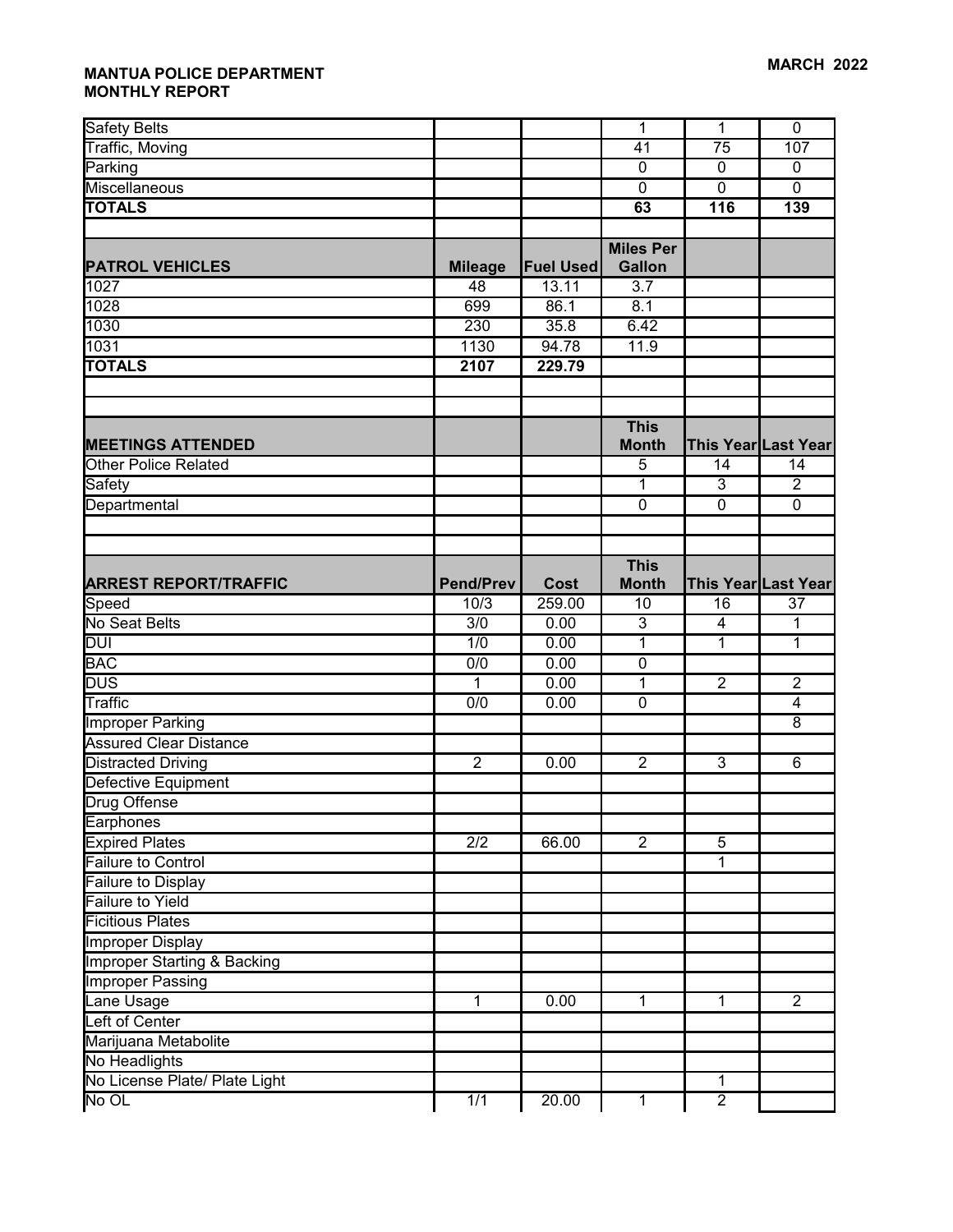| No Tail Lights                                |                  |             |              |                |                     |
|-----------------------------------------------|------------------|-------------|--------------|----------------|---------------------|
| One Way Street                                |                  |             |              |                |                     |
| Operating M/V without Reasonable Control      |                  |             |              |                |                     |
| Open Container in Motor Vehicle               |                  |             |              |                |                     |
| One Way Street                                |                  |             |              |                |                     |
|                                               |                  |             |              |                |                     |
|                                               |                  |             |              |                |                     |
|                                               |                  |             | <b>This</b>  |                |                     |
| <b>ARREST REPORT/TRAFFIC</b>                  | <b>Pend/Prev</b> | <b>Cost</b> | <b>Month</b> |                | This Year Last Year |
| On Street with ATV                            |                  |             |              |                |                     |
| <b>Parking Complaint</b>                      | $\overline{2}$   | 0.00        | 2            | $\overline{2}$ |                     |
| Passing in No Passing Zone                    |                  |             |              |                |                     |
| Peeling Tires                                 |                  |             |              |                |                     |
| Permission to Hang/Hanging out of M/V         |                  |             |              |                |                     |
| Prohibitions                                  |                  |             |              |                |                     |
| Reasonable Control                            |                  |             |              |                |                     |
| <b>Right of Way</b>                           | 1/1              | 43.00       | 1            | 1              |                     |
| <b>Turning Signal</b>                         |                  |             |              |                |                     |
| <b>U-Turn Prohibited</b>                      |                  |             |              |                |                     |
| <b>Window Tint</b>                            |                  |             |              | 1              |                     |
|                                               |                  |             |              |                |                     |
| <b>TOTALS</b>                                 |                  | 388.00      | 24           | 40             | 61                  |
|                                               |                  |             |              |                |                     |
|                                               |                  |             | <b>This</b>  |                |                     |
| <b>ARREST REPORT/CRIMINAL</b>                 | <b>Pend/Prev</b> | <b>Cost</b> | <b>Month</b> |                | This Year Last Year |
|                                               |                  |             |              |                |                     |
| <b>Aggravated Possession of Drugs</b>         |                  |             |              |                |                     |
| <b>Aggravated Menacing</b>                    |                  |             |              |                |                     |
| <b>Aggravated Assault</b>                     |                  |             |              |                |                     |
| Aggravated Trafficking in Drugs/School        |                  |             |              |                |                     |
| Aggravated Possession of Controlled Substance |                  |             |              |                |                     |
| <b>Aggravated Menacing</b>                    |                  |             |              |                |                     |
| Assault                                       | 1                | 0.00        | 1            | 1              | $\overline{2}$      |
| <b>Barking Dog</b>                            |                  |             |              |                |                     |
| <b>Burglary</b>                               |                  |             |              |                |                     |
| <b>Carrying Concealed Weapon</b>              |                  |             |              |                |                     |
| Consumption in a Motor Vehicle                |                  |             |              |                |                     |
| <b>Counterfeit Controlled Substance</b>       |                  |             |              |                |                     |
| Criminal Damaging                             |                  |             |              |                |                     |
| <b>Criminal Mischief</b>                      |                  |             |              |                |                     |
| Criminal Trespass                             |                  |             |              |                |                     |
| Curfew                                        |                  |             |              |                |                     |
| Contributing to Deliquency of Minor           |                  |             |              |                |                     |
| <b>DOC</b>                                    |                  |             |              |                |                     |
| Dog at Large                                  |                  |             |              |                |                     |
| Domestic Violence                             |                  |             |              | $\overline{2}$ |                     |
| Drug Abuse                                    |                  |             |              |                |                     |
| Drug Paraphanelia                             |                  |             |              |                |                     |
| Drug Posession                                |                  |             |              |                |                     |
| <b>Endangering Children</b>                   |                  |             |              | 1              |                     |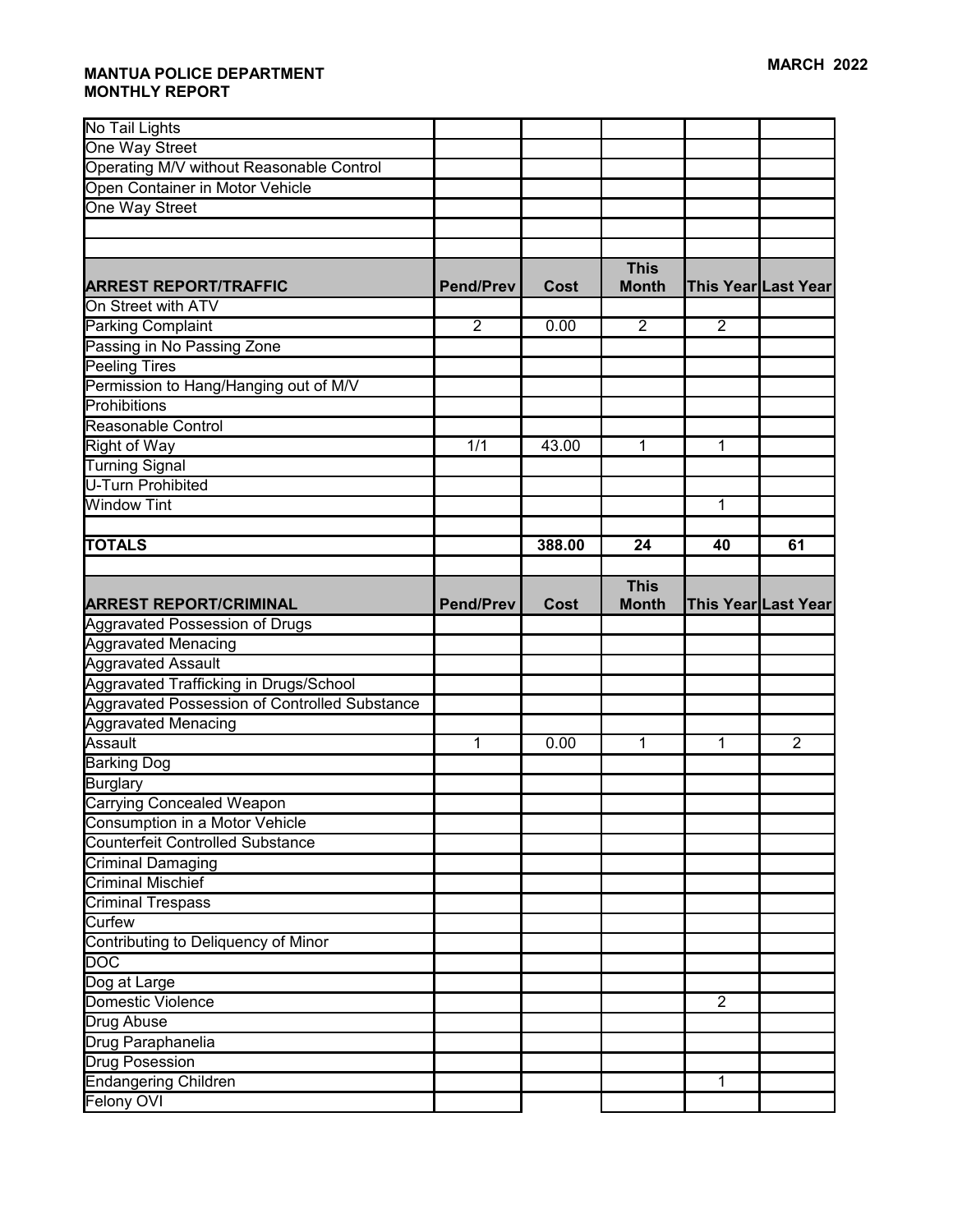| Felenoious Assault                           |                  |               |                             | 1              |                     |
|----------------------------------------------|------------------|---------------|-----------------------------|----------------|---------------------|
| Failure to Comply                            |                  |               |                             |                |                     |
| Forgery                                      |                  |               |                             |                |                     |
| <b>Illegal Possession of Drug Document</b>   |                  |               |                             |                |                     |
| Incorrigibility                              |                  |               |                             |                |                     |
| <b>Inducing Panic</b>                        |                  |               |                             |                |                     |
| Intimidation                                 |                  |               |                             |                |                     |
| Menacing                                     |                  |               |                             |                |                     |
|                                              |                  |               |                             |                |                     |
| <b>ARREST REPORT/CRIMINAL</b>                | <b>Pend/Prev</b> | <b>Cost</b>   | <b>This</b><br><b>Month</b> |                | This Year Last Year |
| <b>Obstruction of Official Business</b>      |                  |               |                             |                |                     |
| Open Container in a Motor Vehicle            |                  |               |                             |                |                     |
| Open Container in a Public Place             |                  |               |                             |                |                     |
| Passing Bad Checks                           |                  |               |                             |                |                     |
| <b>Possession of Controlled Substance</b>    |                  |               |                             |                |                     |
| Possession of Marijuana                      |                  |               |                             |                |                     |
| Prohibitions                                 |                  |               |                             |                |                     |
| Public Intoxication                          |                  |               |                             |                |                     |
| <b>Resisting Arrest</b>                      |                  |               |                             |                |                     |
| <b>Stolen Property</b>                       |                  |               |                             |                |                     |
| <b>Tampering with Utilities</b>              |                  |               |                             |                |                     |
| Telephone Harassment                         |                  |               |                             |                |                     |
| <b>Theft</b>                                 |                  |               |                             |                |                     |
| Trafficking                                  |                  |               |                             |                |                     |
| Unlawful Restraint                           |                  |               |                             |                |                     |
| <b>Unruly Juvenile</b>                       |                  |               |                             |                |                     |
| <b>Underage Posession</b>                    | 1                | 0.00          | 1                           | $\overline{2}$ |                     |
| <b>Underage Consumption</b>                  |                  |               |                             |                |                     |
| Violation of TPO                             |                  |               |                             |                | 1                   |
| Vandalism                                    |                  |               |                             |                |                     |
| Weapon on School Grounds                     |                  |               |                             |                |                     |
|                                              |                  |               |                             |                |                     |
| <b>TOTALS</b>                                |                  | 0.00          | $\mathbf 2$                 | $\overline{7}$ | 3                   |
|                                              |                  |               |                             |                |                     |
| <b>TOTALS OF TRAFFIC/CRIMINAL/REPORTS</b>    |                  | 388.00        | 26                          | 47             | 64                  |
|                                              |                  |               |                             |                |                     |
| <b>ANALYZATION OF EXCESSIVE SPEED ARREST</b> |                  |               |                             |                |                     |
| 00 to 09 MPH                                 |                  |               | 0                           |                |                     |
| 10 to 14 MPH                                 |                  |               | $\mathbf 0$                 |                |                     |
| 15 to 19 MPH                                 |                  |               | $\overline{5}$              |                |                     |
| 20 to 24 MPH                                 |                  |               | 5                           |                |                     |
| 25 MPH and Over                              |                  |               | $\mathbf 0$                 |                |                     |
| <b>PETTY CASH RECEIPTS</b>                   | <b>DATE</b>      | <b>AMOUNT</b> | <b>BALANCE</b>              |                |                     |
| <b>BALANCE</b>                               |                  |               | \$100.00                    |                |                     |
|                                              |                  |               | \$100.00                    |                |                     |
|                                              |                  |               | \$100.00                    |                |                     |
|                                              |                  |               | \$100.00                    |                |                     |
|                                              |                  |               | \$100.00                    |                |                     |
|                                              |                  |               |                             |                |                     |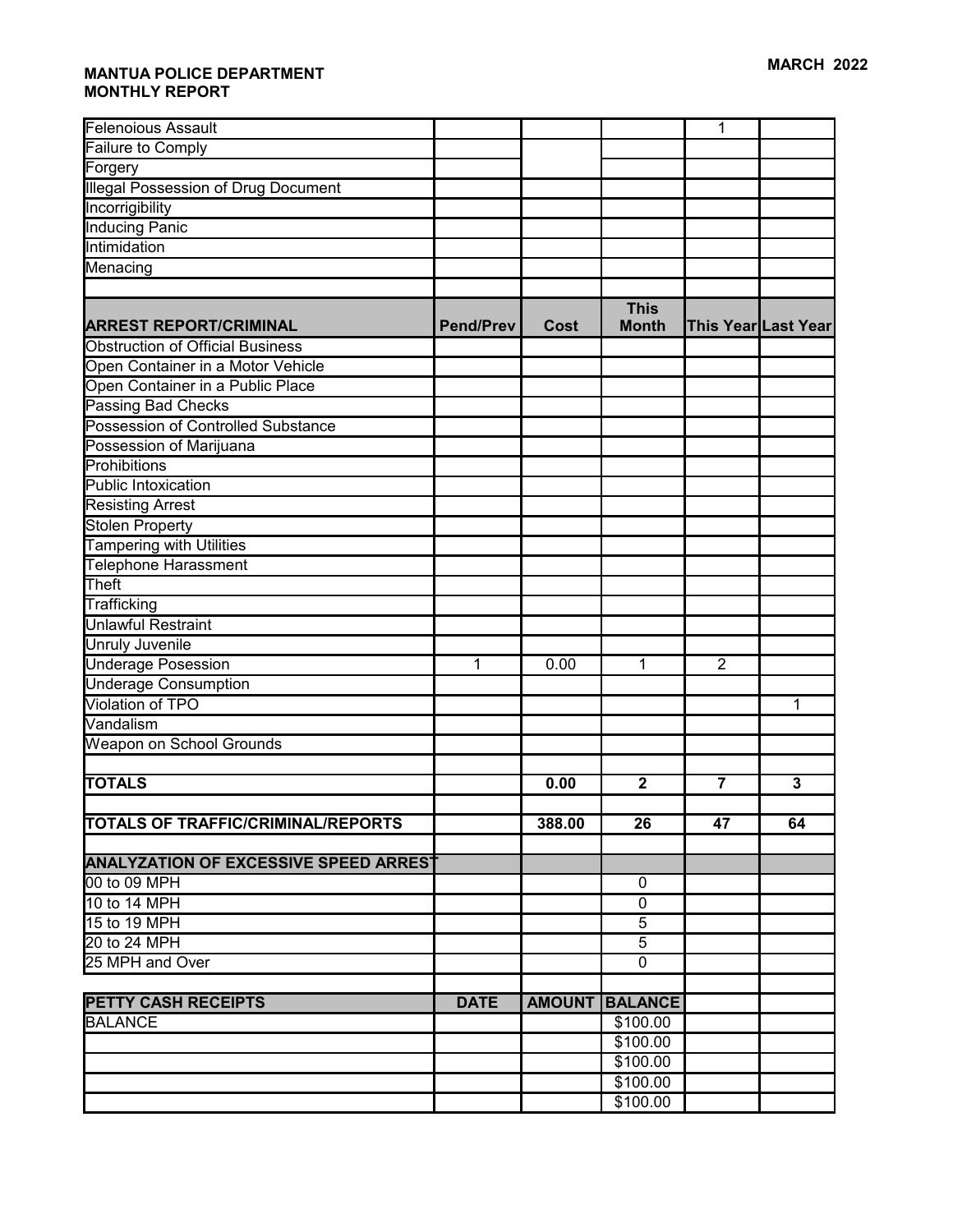|  | \$100.00 |  |
|--|----------|--|
|  |          |  |
|  |          |  |
|  |          |  |
|  |          |  |
|  |          |  |
|  |          |  |
|  |          |  |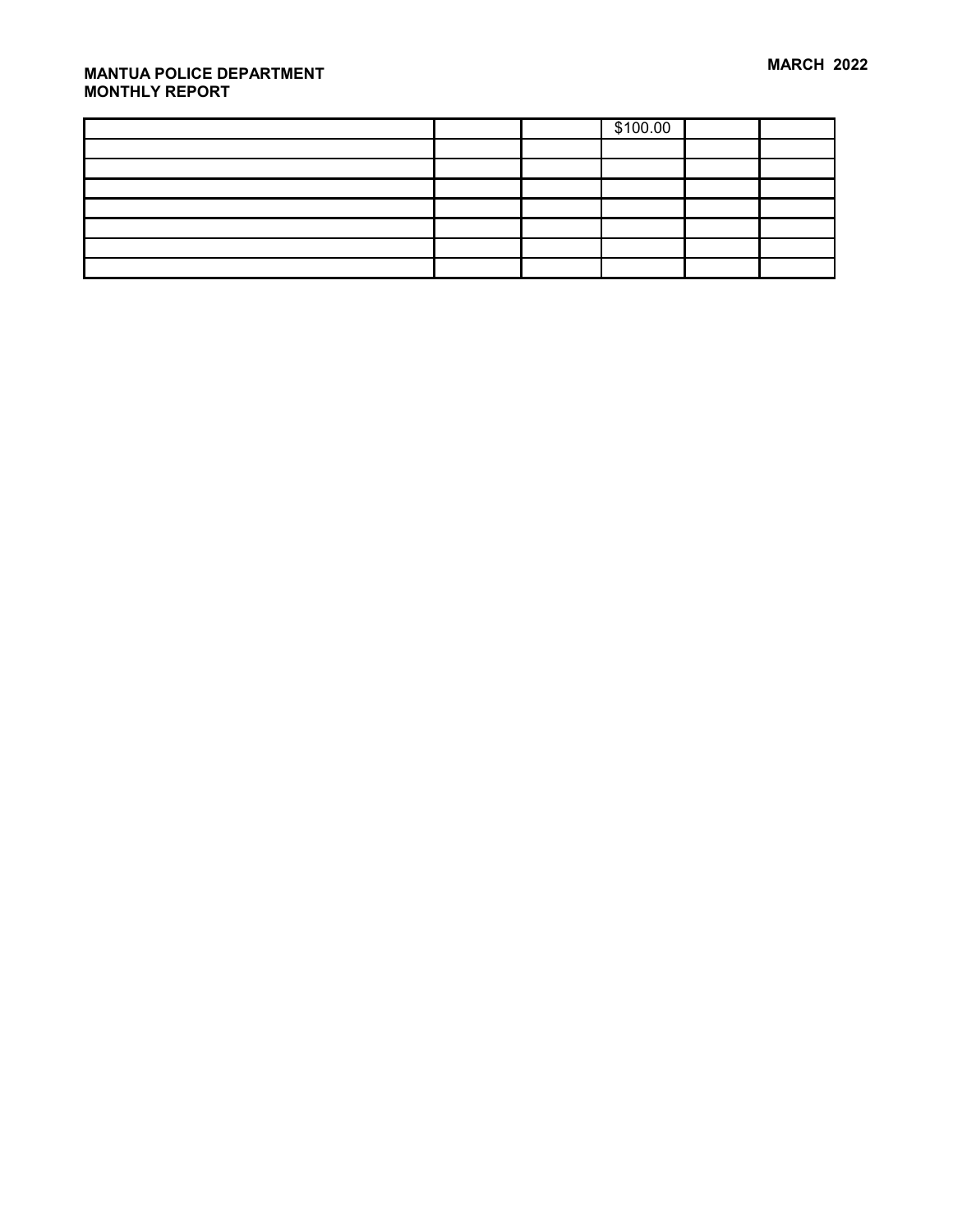#### **MANTUA POLICE DEPARTMENT MONTHLY REPORT**<u>TERN ANTWENTER CONSIDERED AND THE SERVICE OF THE SERVICE OF THE MARCH 2022</u>

|              |               | <b>CALL CARDS</b> |                 |                         | <b>TRAFFIC CITES</b> |                 |                               |  | <b>PARKING CITES</b> |                |                        |  | <b>MINI CITES</b> |                |                                      | <b>TRAFFIC WARN</b> |                 |                 |                         | <b>CRIMINAL ARR</b> |                |                |                  |
|--------------|---------------|-------------------|-----------------|-------------------------|----------------------|-----------------|-------------------------------|--|----------------------|----------------|------------------------|--|-------------------|----------------|--------------------------------------|---------------------|-----------------|-----------------|-------------------------|---------------------|----------------|----------------|------------------|
|              |               |                   | Tris Month      | Last Yeaf<br>Tris Year  |                      | Tris Month      | <b>Last Yeal</b><br>Tris Year |  |                      | Tris Month     | Last Yeaf<br>Tris Year |  | Tris Month        |                | <b>Last Yeat</b><br><b>Tris Yeaf</b> |                     |                 | Tris Month      | Tris Year<br>Last Year  |                     |                | Tris Month     | <b>Tris Yeal</b> |
|              |               |                   |                 |                         |                      |                 |                               |  |                      |                |                        |  |                   |                |                                      |                     |                 |                 |                         |                     |                |                | $\sqrt{2}$       |
|              | 0001-0800     | $\overline{0}$    |                 |                         | <sup>0</sup>         | $\Omega$        | $\Omega$                      |  | $\overline{0}$       | $\overline{0}$ | 0                      |  | 0l                | $\overline{0}$ | $\overline{0}$                       |                     | $\Omega$        | 1               | 1                       |                     | $\overline{0}$ | $\Omega$       | $\Omega$         |
| MON.         | 0800-1600     | $\mathbf{1}$      | 4               | $\overline{5}$          | $\Omega$             | $\Omega$        | $\Omega$                      |  | $\overline{0}$       | $\overline{0}$ | $\mathbf 1$            |  | $\overline{0}$    | $\Omega$       | $\overline{0}$                       |                     | $\Omega$        | $\overline{0}$  | 3                       |                     | $\Omega$       | 1              | $\Omega$         |
|              | 1600-2400     | 4                 |                 | 6                       | $\Omega$             | ΩI              | 9                             |  | 0                    | $\overline{0}$ | 1                      |  | $\overline{0}$    |                | $\Omega$                             |                     | 2               | $6 \mid$        | 11                      |                     | $\Omega$       | $\Omega$       | $\Omega$         |
|              | <b>TOTALS</b> | $\overline{5}$    | 12              | 12                      | <sup>0</sup>         | ΩI              | 9                             |  | $\Omega$             | $\overline{0}$ | $\overline{2}$         |  | $\Omega$          |                | $\overline{0}$                       |                     | 2               | 7               | 15                      |                     | $\Omega$       |                | $\Omega$         |
|              |               |                   |                 |                         |                      |                 |                               |  |                      |                |                        |  |                   |                |                                      |                     |                 |                 |                         |                     |                |                |                  |
|              | 0001-0800     | $\mathbf{0}$      |                 | $\overline{3}$          | $\Omega$             | $\Omega$        | $\Omega$                      |  | $\overline{0}$       | $\overline{0}$ | $\overline{0}$         |  | $\mathbf{0}$      | $\Omega$       | $\mathbf{0}$                         |                     | $\Omega$        | 1               | $\overline{2}$          |                     | $\overline{0}$ | $\overline{0}$ | $\Omega$         |
| TUES.        | 0800-1600     | $\overline{7}$    | $\overline{12}$ | 9                       |                      | $\overline{3}$  |                               |  | $\overline{0}$       | $\overline{0}$ | $\overline{0}$         |  | $\overline{0}$    | $\Omega$       | $\overline{0}$                       |                     | 2               | 5               | $\overline{\mathbf{e}}$ |                     |                |                | $\Omega$         |
|              | 1600-2400     | 3                 | 8               | 11                      | 4                    | 5 <sub>l</sub>  | $\Omega$                      |  | 0                    | $\overline{0}$ | $\mathbf 1$            |  | $\overline{0}$    | $\Omega$       | $\overline{0}$                       |                     | $\overline{12}$ | $\overline{14}$ | 9                       |                     | $\Omega$       | $\overline{0}$ | $\overline{0}$   |
|              | <b>TOTALS</b> | 10                | $\overline{21}$ | $\overline{23}$         | 5                    | $\overline{8}$  |                               |  | $\overline{0}$       | $\overline{0}$ | 1                      |  | $\overline{0}$    | $\Omega$       | $\overline{0}$                       |                     | $\overline{14}$ | $\overline{20}$ | 19                      |                     |                |                | $\Omega$         |
|              |               |                   |                 |                         |                      |                 |                               |  |                      |                |                        |  |                   |                |                                      |                     |                 |                 |                         |                     |                |                |                  |
|              | 0001-0800     | $\mathbf{1}$      |                 | 6                       | $\overline{0}$       | $\overline{0}$  |                               |  | $\overline{0}$       | $\overline{0}$ | $\overline{2}$         |  | $\mathbf{0}$      | $\overline{0}$ | $\overline{0}$                       |                     | $\Omega$        | $\overline{0}$  | 9                       |                     | $\overline{0}$ | $\overline{0}$ | $\Omega$         |
| WED.         | 0800-1600     | $\overline{6}$    | 10              | $\overline{6}$          | $\overline{2}$       | $\overline{2}$  |                               |  | $\Omega$             | $\overline{0}$ | $\overline{2}$         |  | $\overline{0}$    | $\Omega$       | $\Omega$                             |                     |                 | $\overline{2}$  | 7                       |                     | $\Omega$       | $\Omega$       | $\Omega$         |
|              | 1600-2400     | $\overline{2}$    | 4               | $\overline{7}$          | $\overline{2}$       | $6 \mid$        | 8                             |  | $\overline{0}$       | $\overline{0}$ | $\overline{0}$         |  | $\mathbf{0}$      | $\Omega$       | $\mathbf{1}$                         |                     | 6               | $\overline{17}$ | 18                      |                     | $\Omega$       | $\Omega$       | $\overline{0}$   |
|              | <b>TOTALS</b> | $\overline{9}$    | 15              | 19                      | Δ                    | 8 <sup>1</sup>  | 10 <sup>1</sup>               |  | $\Omega$             | $\overline{0}$ | $\overline{4}$         |  | Οl                | $\Omega$       | $\vert$                              |                     | 7               | 19              | 34                      |                     | $\Omega$       | $\Omega$       | $\Omega$         |
|              |               |                   |                 |                         |                      |                 |                               |  |                      |                |                        |  |                   |                |                                      |                     |                 |                 |                         |                     |                |                |                  |
|              | 0001-0800     | $\mathbf{1}$      | $\overline{2}$  | $\mathbf{1}$            |                      |                 | 11                            |  | $\overline{0}$       | $\overline{0}$ | $\overline{0}$         |  | $\mathsf{O}$      | $\Omega$       | $\mathbf{0}$                         |                     | $\Omega$        | $\overline{0}$  | 6                       |                     | $\Omega$       | $\Omega$       | $\Omega$         |
| <b>THURS</b> | 0800-1600     | 3                 | 6               | $\overline{4}$          | $\Omega$             | ΩI              | $\Omega$                      |  | $\overline{0}$       | $\overline{0}$ | $\overline{0}$         |  | $\overline{0}$    | $\Omega$       | $\overline{0}$                       |                     | 3               | $\overline{5}$  | $\overline{2}$          |                     |                | $\overline{2}$ | $\overline{0}$   |
|              | 1600-2400     | $\overline{2}$    | $\overline{5}$  | $\overline{7}$          | $\Omega$             |                 |                               |  | 0                    | $\overline{0}$ | $\overline{0}$         |  | $\overline{0}$    | $\Omega$       | $\overline{0}$                       |                     | $\overline{2}$  | 3               | 5                       |                     | $\Omega$       |                | $\overline{0}$   |
|              | <b>TOTALS</b> | $\overline{6}$    | $\overline{13}$ | $\overline{12}$         |                      | $\overline{2}$  | $\overline{2}$                |  | 0                    | $\overline{0}$ | $\overline{0}$         |  | $\overline{0}$    | $\Omega$       | $\overline{0}$                       |                     | 5               | $\overline{8}$  | $\overline{13}$         |                     |                | $\overline{3}$ | $\Omega$         |
|              | 0001-0800     | $\mathbf{0}$      | $\overline{0}$  |                         | $\Omega$             | $\Omega$        | $\mathbf{0}$                  |  | 0                    | $\overline{0}$ | $\overline{0}$         |  | $\mathbf{0}$      | $\Omega$       | $\overline{0}$                       |                     | $\Omega$        | $\overline{0}$  | $5\overline{)}$         |                     | $\mathbf{0}$   | $\Omega$       |                  |
| FRI.         | 0800-1600     | $\overline{0}$    | $\overline{3}$  | $\overline{7}$          | $\Omega$             | $\Omega$        | $\overline{3}$                |  | 0                    | $\overline{0}$ | $\overline{0}$         |  | $\overline{0}$    | $\Omega$       | $\overline{0}$                       |                     | 2               | $\overline{3}$  | 4                       |                     | $\Omega$       | $\overline{0}$ |                  |
|              | 1600-2400     | $\overline{2}$    | 9               | $\overline{\mathsf{3}}$ |                      | $\overline{12}$ |                               |  | 0                    | $\overline{0}$ | $\overline{0}$         |  | $\overline{0}$    | $\Omega$       | $\overline{0}$                       |                     | 23              | $\overline{27}$ | $\overline{20}$         |                     | $\Omega$       | $\Omega$       | $\Omega$         |
|              | <b>TOTALS</b> | $\overline{2}$    | $\overline{12}$ | $\overline{11}$         |                      | $\overline{12}$ | 10                            |  | $\Omega$             | $\overline{0}$ | $\overline{0}$         |  | Οl                | $\Omega$       | $\overline{0}$                       |                     | $\overline{25}$ | $\overline{30}$ | 29                      |                     | $\Omega$       | $\Omega$       |                  |
|              |               |                   |                 |                         |                      |                 |                               |  |                      |                |                        |  |                   |                |                                      |                     |                 |                 |                         |                     |                |                |                  |
|              | 0001-0800     | $\mathbf{1}$      | $\overline{3}$  | $\overline{\mathbf{3}}$ | $\Omega$             | $\Omega$        | $\Omega$                      |  | $\Omega$             | $\overline{0}$ | $\overline{0}$         |  | 0l                | $\Omega$       | $\mathbf{0}$                         |                     | $\Omega$        | $\mathbf{2}$    | $\Omega$                |                     | $\Omega$       | $\Omega$       | $\Omega$         |
| SAT.         | 0800-1600     | $\mathbf{0}$      | 10              | 6                       | $\Omega$             |                 | $\overline{3}$                |  | $\overline{0}$       | $\overline{0}$ | 1                      |  | $\overline{0}$    | $\Omega$       | $\overline{0}$                       |                     | 4               | 8               | 11                      |                     | $\Omega$       | $\Omega$       | $\Omega$         |
|              | 1600-2400     | $\overline{2}$    | 8               | $\overline{0}$          | $\Omega$             |                 | $\overline{5}$                |  | $\overline{0}$       | $\overline{0}$ | $\overline{0}$         |  | $\overline{0}$    | $\Omega$       | $\overline{0}$                       |                     |                 | $6\overline{6}$ | 4                       |                     | $\overline{0}$ | $\overline{2}$ | $\Omega$         |
|              | <b>TOTALS</b> | ω                 | $\overline{21}$ | $\overline{9}$          | $\Omega$             | $\overline{2}$  | 8                             |  | 0                    | $\overline{0}$ | $\mathbf{1}$           |  | $\overline{0}$    | $\Omega$       | $\overline{0}$                       |                     | 5               | 16              | 15                      |                     | $\Omega$       | $\overline{2}$ | $\Omega$         |
|              |               |                   |                 |                         |                      |                 |                               |  |                      |                |                        |  |                   |                |                                      |                     |                 |                 |                         |                     |                |                |                  |
|              | 0001-0800     | $\mathbf{0}$      | $\overline{2}$  | $\overline{0}$          | $\overline{0}$       | 0l              | $\mathbf{0}$                  |  | $\overline{0}$       | $\overline{0}$ | $\overline{0}$         |  | $\overline{0}$    | $\Omega$       | $\overline{0}$                       |                     | 0               |                 | $\overline{0}$          |                     | $\Omega$       | $\overline{0}$ | $\Omega$         |
| SUN.         | 0800-1600     | 3                 | 4               | $\overline{\mathbf{8}}$ | $\overline{0}$       | $\Omega$        | $\overline{3}$                |  | $\overline{0}$       | $\overline{0}$ | $\overline{0}$         |  | $\overline{0}$    | $\Omega$       | $\vert$                              |                     | $\Omega$        | $\overline{5}$  | 4                       |                     | $\overline{0}$ | $\overline{0}$ | $\Omega$         |
|              | 1600-2400     |                   | $\overline{3}$  | $\overline{8}$          |                      | $\overline{8}$  | 6                             |  | 0                    | $\overline{0}$ | $\overline{0}$         |  | $\mathbf{0}$      | $\Omega$       | $\overline{2}$                       |                     | $5\overline{)}$ | 10              | 10                      |                     | $\overline{0}$ | $\overline{0}$ | $\overline{0}$   |
|              | <b>TOTALS</b> | $\overline{4}$    | 9               | 16                      | 7                    | $\overline{8}$  | 9                             |  | $\overline{0}$       | $\overline{0}$ | $\overline{0}$         |  | ΩI                | 0l             | $\overline{\mathsf{3}}$              |                     | $\overline{5}$  | 16              | 14                      |                     | $\Omega$       | $\overline{0}$ | $\overline{0}$   |